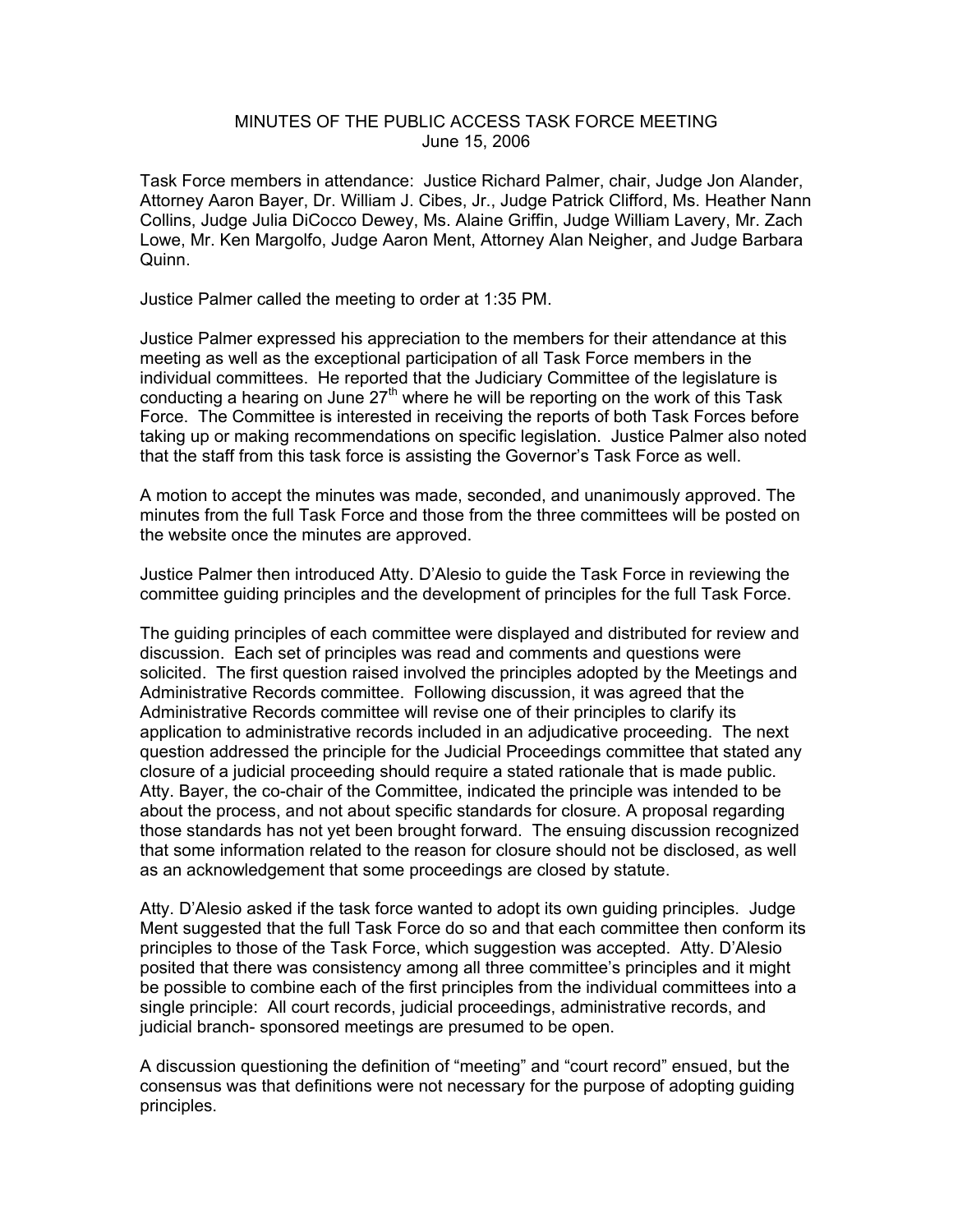Minutes of Meeting Public Access Task Force June 15, 2006 Page 2 of 5

The second guiding principle was discussed and consensus was reached that it would state that: Exceptions to the presumption of openness should be narrow and clearly defined.

Judge Ment suggested adding a guiding principle: The Judicial Branch shall assure full access to all court records, judicial proceedings, administrative records, and judicial branch- sponsored meetings while at the same time balancing important privacy and security interests and the integrity of the adjudicative process.

An extensive discussion ensued regarding the need to include language about balancing interests, perhaps as an amplification of the second guiding principle. Judge Ment said that there is some concern among the judges and members of the public that the Task Force is not paying attention to issues of privacy, security, and judge's work product, so he wanted to indicate an awareness of these interests in the guiding principles. Judge Alander suggested that paralleling the language of Sec. 11-20A of the Practice Book (on sealing documents) might allow the Task Force to acknowledge that other interests exist, but not require the Task Force to specifically articulate those interests.

There was an extensive discussion about the standard to be articulated in balancing interests, who would make the decision in balancing the interests, and the difficulty of knowing what types of issues might arise. Justice Palmer reminded the Task Force that the task was to develop general principles to guide the Task Force and the committees. Atty. Neigher referred to the language of P.B. Sec. 11-20A (c) as including all the necessary elements. Judge Alander suggested adding the word compelling to the principle and combining it with the principle from court records so it would read: All court records, judicial proceedings, judicial branch meetings, and judicial branch administrative records should be closed to the public only if there is a compelling reason to do so. Exceptions to the presumption of openness should be narrow and clearly defined.

Atty. Neigher then suggested the following change in language: Public access to all court records, judicial proceedings, judicial branch meetings, and administrative records should be limited only if there is a compelling reason to do so, there are no reasonable alternatives to such limitations, and the limitation is no broader than necessary to protect the compelling interest at issue.

The Task Force agreed on that wording. There was then a brief discussion on the language of a guiding principle addressing the process to be created for resolving access disputes. That principle is: There should be an expeditious and open process for resolving disputes regarding access to court records, judicial proceedings, judicial branch meetings, and administrative records

Finally, there was a discussion of a principle that would address the application of the guidelines. After discussion, the following wording was agreed upon: There should be clearly defined guidelines that are universally applied regarding public access to all court records, judicial proceedings, judicial branch meetings, and administrative records.

As all four guiding principles were read, Judge Lavery questioned the use of the phrase "Judicial Branch-sponsored meetings" and the wording of that guiding principle was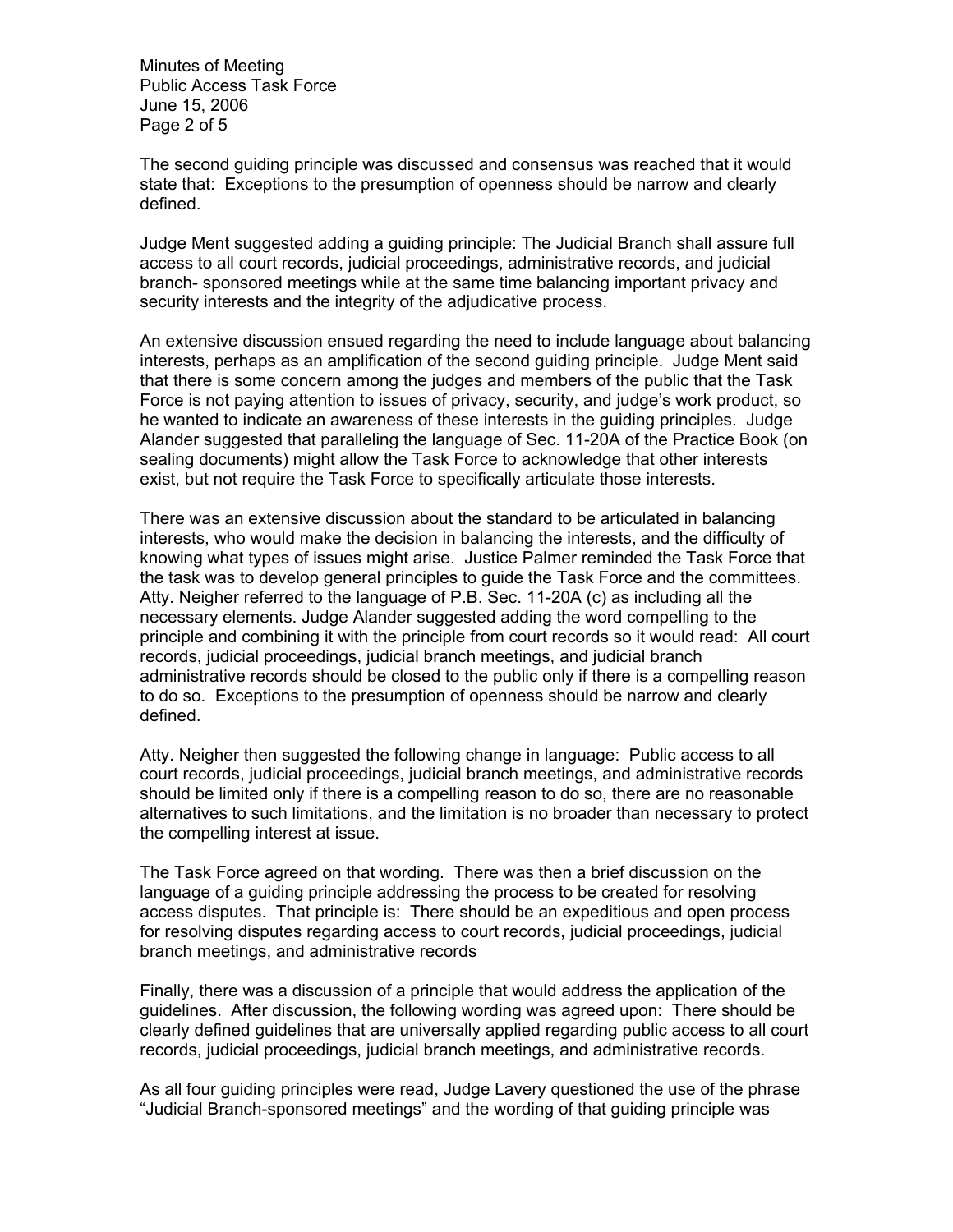Minutes of Meeting Public Access Task Force June 15, 2006 Page 3 of 5

changed to eliminate the word "sponsored." The four guiding principles of the Task Force currently read as follows:

- 1. All court records, judicial proceedings, judicial branch meetings, and administrative records are presumed open.
- 2. Public access to all court records, judicial proceedings, judicial branch meetings, and administrative records should be limited only if there is a compelling reason to do so, there are no reasonable alternatives to such limitations, and the limitation is no broader than necessary to protect the compelling interest at issue.
- 3. There should be an expeditious and open process for resolving disputes regarding access to all court records, judicial proceedings, judicial branch meetings, and administrative records.
- 4. There should be clearly defined guidelines that are universally applied regarding public access to all court records, judicial proceedings, judicial branch meetings, and administrative records.

The next item addressed on the agenda was presentation of committee reports.

Judge Alander, co-chair of the Committee on Access to Court Records reported that the committee had had two meetings, reviewed the issues identified at the full Task Force meeting, articulated its guiding principles, and agreed that the model guidelines would serve as a template for its discussion. That process of reviewing the COSCA guidelines has begun. The committee agrees that the early solicitation of comments from judges would be beneficial as the committee discusses what court records should be categorically excluded and what rules should be changed. Judge Borden had indicated that he would like rolling recommendations and the committee would like to submit one: that the Judicial Branch mission statement be amended to include the word "open" so it would read: It is the mission of the Connecticut Judicial Branch to resolve matters brought before it in a fair, timely, open, and efficient manner.

Justice Palmer thanked Judge Alander for the report and indicated that the Task Force would consider recommendation at its next meeting. He also stated that one method for soliciting comments from the judges would be the judges' e-mailing list server.

Judge Alander indicated that the committee would specifically like comment on two areas: what records to categorically exclude and any changes that should be made regarding the closure of court records, along with the reasons behind their suggestions. Justice Palmer said he would include these areas in the inquiry that is sent out. He said he would also send an inquiry through the media advisory list serve. Responses can go directly to the co-chairs of the committee or through the website, monitored by staff, who will then direct the responses to the appropriate committee. (Public.access@jud.ct.gov)

The next report was from Atty. Bayer, co-chair of the Committee on Judicial Proceedings. The committee had had only one meeting and had gone through a similar process in reviewing the issues and articulating its guiding principles. The committee began its discussion of what kinds of judicial proceedings should be open or closed. It was the consensus of the committee that input from people in specific areas would be beneficial. The committee also recognizes that proceedings that are statutorily closed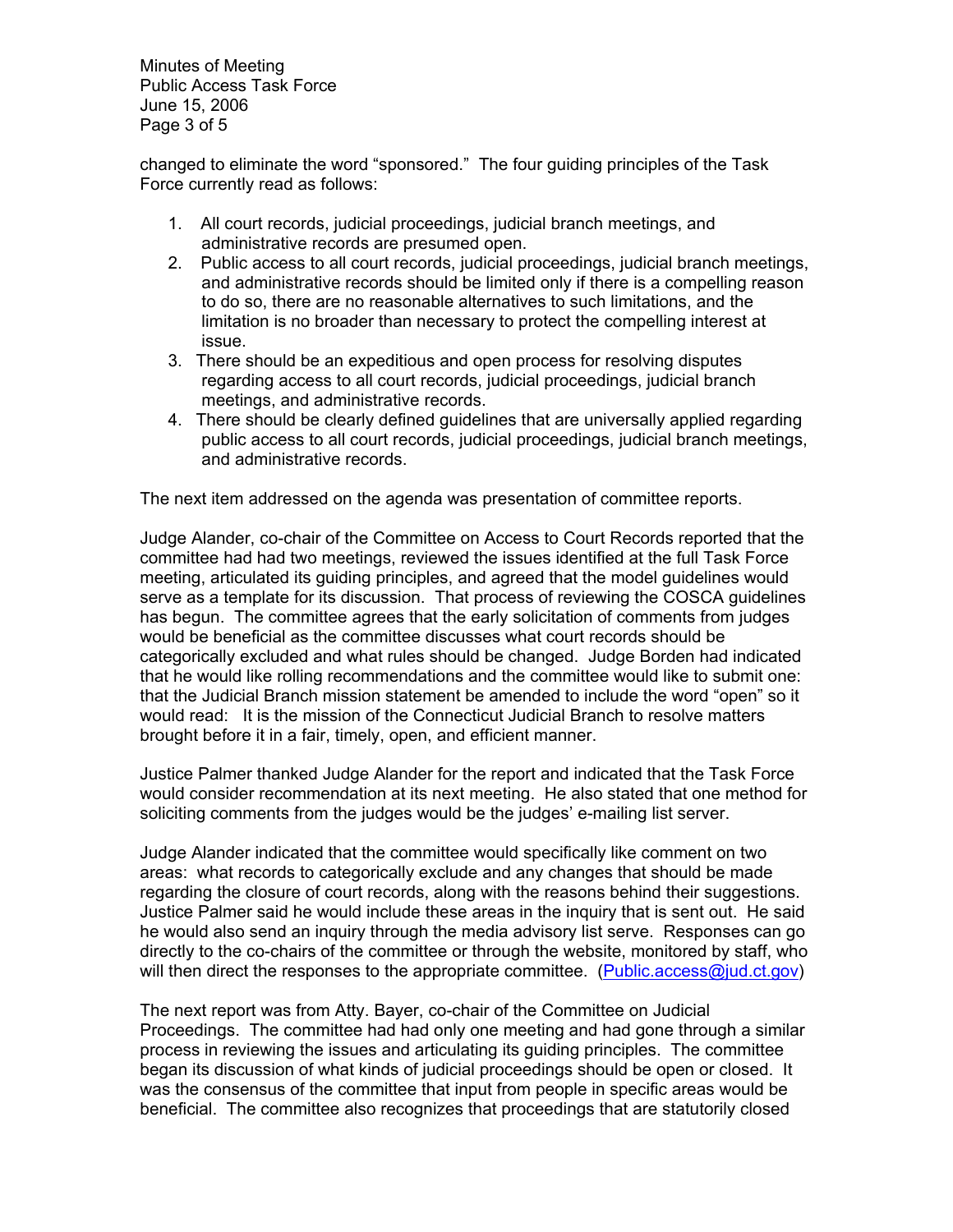Minutes of Meeting Public Access Task Force June 15, 2006 Page 4 of 5

will probably fall into the category of later recommendations. Staff is providing information on statutes that impact on proceedings. The committee talked about three suggestions for the Task Force to consider. These are not presented for a vote today, but are rather presented as items that would be worth pursuing in the near future. They are as follows:

- 1. The creation of an informal process for dispute resolution, similar to the "Fire Brigade" that currently operates in Massachusetts. The process might well apply to other committees. It is a group of three judges and three members of the media who are available to resolve disputes. The committee is currently gathering specific information on the process, and hopes it will provide an informal option for resolving minor disputes.
- 2. The possible expansion of the use of video cameras in the appellate courts, initially avoiding the trial court level where all the major issues (privacy, jurors) are. The committee would like to solicit information from the justices and judges. There is an existing rule allowing only a single fixed camera. At the committee meeting tomorrow, Paul Giguere, founder of CT-N, will talk about technological issues and minimizing obtrusiveness.
- 3. The creation of a pilot program to allow cameras in sentencing and arraignments. The committee also intends to solicit input from the judges on this proposal. The committee is aware that this proposal would require a rule change.

Ms. Collins wanted to add Superior Court to the second proposal. She also said she felt the committee needed to do something about the banning of note-taking in the courtroom. A discussion then ensued regarding access for the media, through whom most people obtain their information on the judicial process, and access for every person that enters a courtroom. Justice Palmer indicated that the issue on note-taking is a committee issue and should be discussed there. The Task Force will address it at the point when a recommendation is made. In the meantime, comments may be sent to the co-chairs of the committee or through the website.

The last report was from the Committee on Administrative Records and Meetings. Judge Ment indicated that the committee had begun its discussion of what are administrative records, what are meetings, and how to address the issue of balancing openness with security and privacy concerns. Judge Ment stated that the sense of the group is that everything that is not closed by statute will be open.

The next agenda item is a discussion of the time table. Justice Palmer will ask for prompt comment from the judges and the media. The Task Force has a pretty tight time table and a proposed time line was handed out today. With respect to the opportunity for public input on the reports, there is a date proposed for a public hearing. Atty. Bayer asked if it would be possible to give committees a little longer and compress the Task Force meetings to allow more time for developing plans and recommendations. Ms. Griffin asked if September  $5<sup>th</sup>$  would be the best day for a public hearing because of Labor Day. After discussion, revisions were made to the time line and those revisions will be circulated and attached to these minutes.

The next meeting is scheduled for August  $3<sup>rd</sup>$ , although it might change to August 10<sup>th</sup>. Notice will be given of any changes. The meeting adjourned at 3:15 PM.